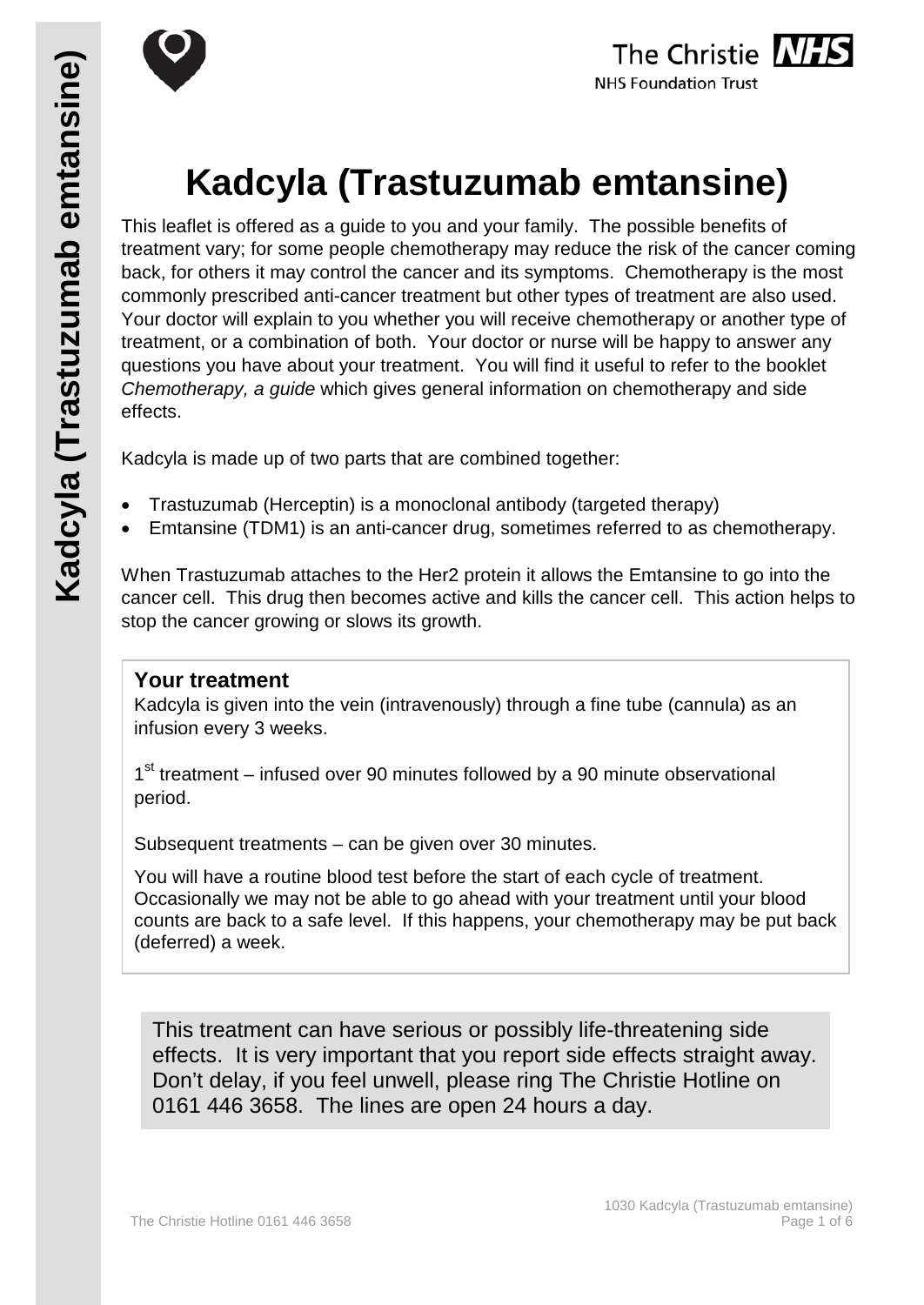#### **Please note:**

If you are taking blood thinning medicine (such as warfarin or heparin), please tell your doctor or nurse clinician.

If you have ever had a serious reaction from using trastuzumab (Herceptin) with symptoms of flushing, chills, fever, shortness of breath, difficulty breathing, rapid heart beat or drop in blood pressure, please tell your doctor or nurse clinician.

#### **Increased risk of serious infection**

You are vulnerable to infection while you are having chemotherapy. Minor infections can become life-threatening in a matter of hours if left untreated. Symptoms of infection include fever, shivering, sweats, sore throat, diarrhoea, discomfort when you pass urine, cough or breathlessness. We recommend that you use a digital thermometer so you can check your temperature. You can buy one from your local chemist.

#### **If you feel unwell, you have symptoms of an infection or your temperature is 37.5ºC or above or below 36ºC contact The Christie Hotline straight away**.

## **Possible side effects**

Chemotherapy can cause many different side effects. Some are more likely to occur than others. Everyone is different and not everyone gets all the side effects. Most side effects are usually temporary, but in some rare cases they can be life-threatening. It is important to tell your hospital doctor or nurse about any side effects so they can be monitored and, where possible, treated.

#### **Common side effects (more than 1 in 10)**

#### • **Bruising or bleeding**

 $\sqrt{!}$  This treatment can reduce the production of platelets which help the blood clot. Let your doctor know if you have any unexplained bruising or bleeding, such as nosebleeds, bloodspots or rashes on the skin, and bleeding gums. You may need a platelet transfusion.

#### • **Anaemia (low number of red blood cells)**

While having this treatment you may become anaemic. This may make you feel tired and breathless. Let your doctor or nurse know if these symptoms are a problem. You may need a blood transfusion.

#### • **Diarrhoea**

If this becomes a problem while you are having treatment, contact The Christie Hotline for advice. **If you develop severe diarrhoea it is important to contact this hospital straightaway as this may be a sign of a serious infection. Don't delay!**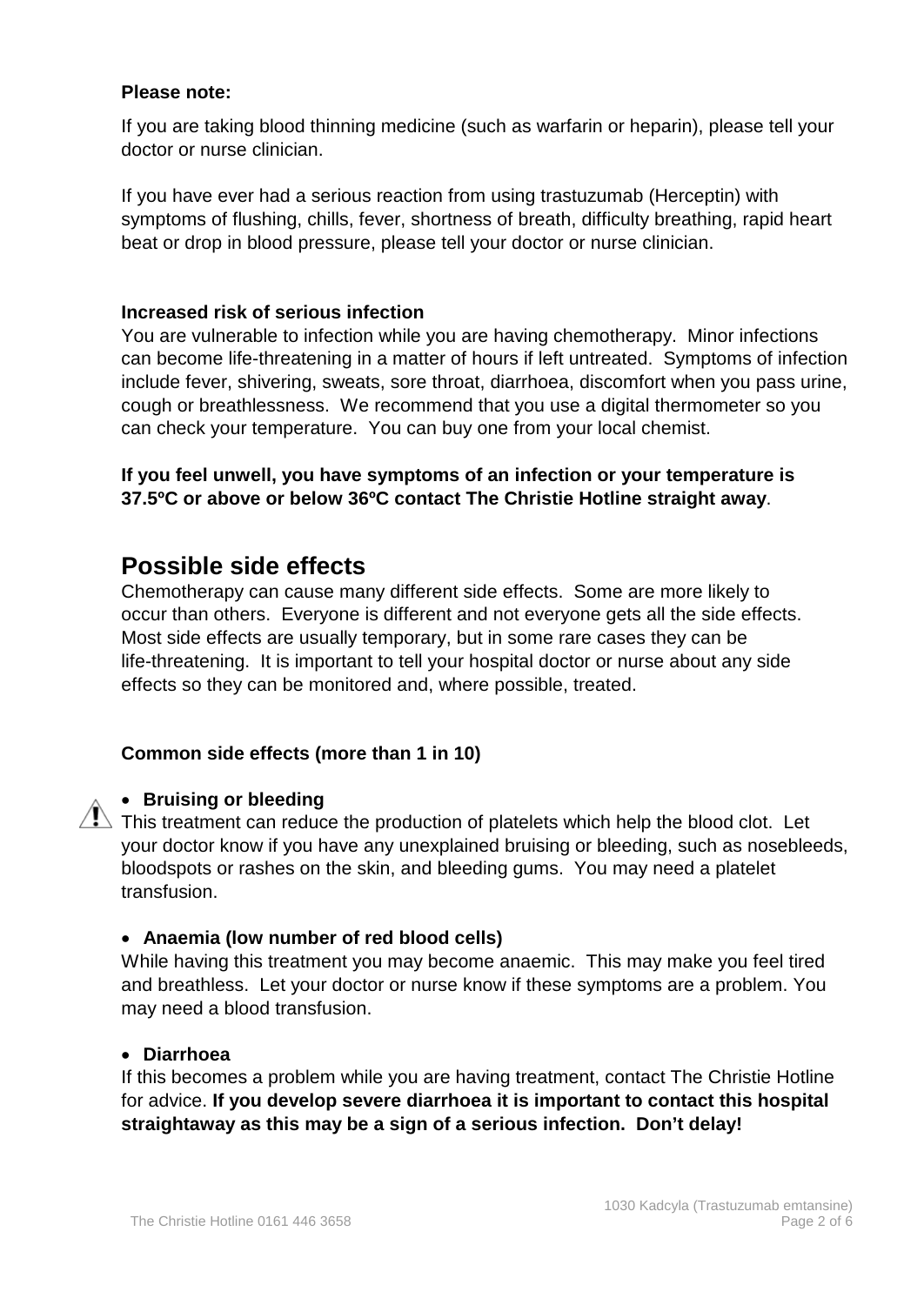#### • **Lethargy**

This treatment may make you feel tired and lacking in energy. It can be frustrating when you feel unable to cope with routine tasks. You may benefit from additional support during your treatment. Complementary therapies may be helpful. Speak to your nurse or doctor for further information. If necessary, take time off work. Gentle exercise, such as walking, can be beneficial.

#### • **Nausea and vomiting (sickness)**

Anti-sickness medication may be given along with your chemotherapy to prevent this. You will be given anti-sickness tablets to take at home. If you continue to feel or be sick, contact your GP or this hospital.

#### • **Joint and muscle pain**

Aches and pains can be experienced in the joints (arthralgia) and muscles (myalgia) during and post Kadcyla. The severity of this varies from person to person. It is important to inform the hospital and then appropriate painkillers can be prescribed.

#### • **Tingling & numbness in the fingers or toes**

This is due to the effect of the treatment on the nerves and is known as peripheral neuropathy. You may also notice that you have difficulty doing up buttons or similar tasks. Tell your doctor if you notice any numbness or tingling in your hands or feet. This usually improves a few months after treatment has finished although this may be permanent.

#### • **Liver problems**

This treatment can affect your liver function. This will be monitored through regular blood tests.

#### • **Flu-like symptoms**

Occasionally you may experience chills, fever or rhinitis (runny nose) one or two days after treatment. These symptoms can be reduced or controlled by taking medication such as paracetamol. Please monitor your temperature and contact the hospital if your temperature is 37.5°C or above or below 36°C or if you experience any symptoms of an infection.

#### • **Reactions**

Less commonly, people may experience an allergic reaction usually with the first or second cycle. This may involve headache, dizziness, rash, nausea or breathlessness. If any of these symptoms occur, call your nurse immediately. These symptoms are usually mild and temporary.

#### • **Bladder irritation**

This treatment may cause a burning sensation or irritation on passing urine because the treatment irritates the bladder wall. To prevent this drink a large glass or water both before and after treatment with Kadcyla. Also, try to pass urine as soon as the urge is felt. It is important that you continue to drink plenty of fluids during your course of treatment. Up to 2 litres a day is recommended. If you do have a burning sensation or irritation on passing urine, please contact the hospital straight away.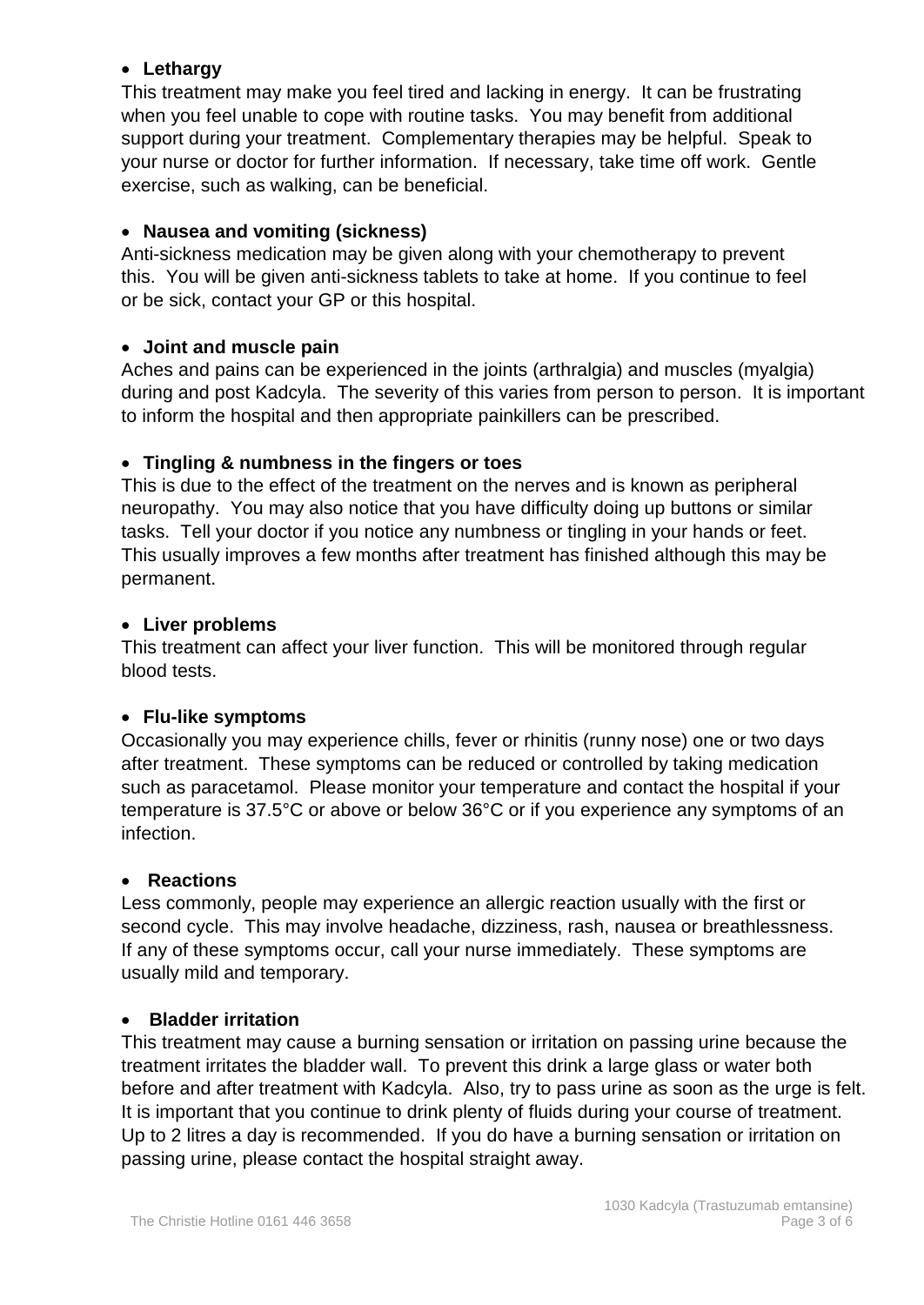#### • **Sore mouth**

Your mouth may become sore or dry, or you may notice small mouth ulcers during this treatment. Drinking plenty of fluids and cleaning your teeth regularly and gently with a soft toothbrush can help to reduce the risk of this happening. We can prescribe a mouthwash for you to use during treatment. You can dilute this with water if your mouth is sore. Ask your doctor or nurse for further advice. There is also general mouth care information in the chemotherapy booklet. If you continue to have a sore mouth, please contact The Christie Hotline.

#### • **Constipation**

Try to drink plenty of fluids and eat foods high in fibre. Report this to your hospital doctor who may prescribe a suitable laxative. Ask the staff for a copy of Eating: Help Yourself which has useful ideas about diet when you are having treatment.

#### • **Headaches**

If you start to experience headaches on treatment, please discuss this with your doctor or nurse clinician.

#### • **Skin rash**

You may develop a skin rash. This is usually mild and easily treated. Please tell your doctor on your next visit.

#### **Uncommon side effects (less than 1 in 10)**

#### • **PPE (palmar-plantar erythema)**

The skin on your hands and feet may become very dry, red and sore with some cracking. Tell your doctor as creams and tablets can be prescribed which can help. Your treatment dose may need to change. Try to keep your hands and feet cool and if possible, uncovered.

#### • **Heartburn**

This treatment can cause indigestion or reflux. If you experience this please contact The Christie Hotline. Heartburn can be treated with medication from your GP.

#### • **Effects on the heart**

Kadcyla can sometimes affect your heart function. We will assess your heart function by a MUGA scan or echocardiogram before you start your treatment and this will be repeated at 3-6 month intervals. If you experience any unusual shortness of breath, swelling of your ankles or a rapid heartbeat, please contact the hospital immediately.

#### • **Blood clots**

During chemotherapy you are more at risk of blood clots in the legs (DVT) or lungs (PE). Occasionally these clots can be life-threatening. To help prevent clots, keep mobile and drink plenty of non-alcoholic fluids.

#### • **Sore eyes**

You may experience red or dry eyes. If this happens or persists, contact your GP or doctor at The Christie to discuss the use of eye drops.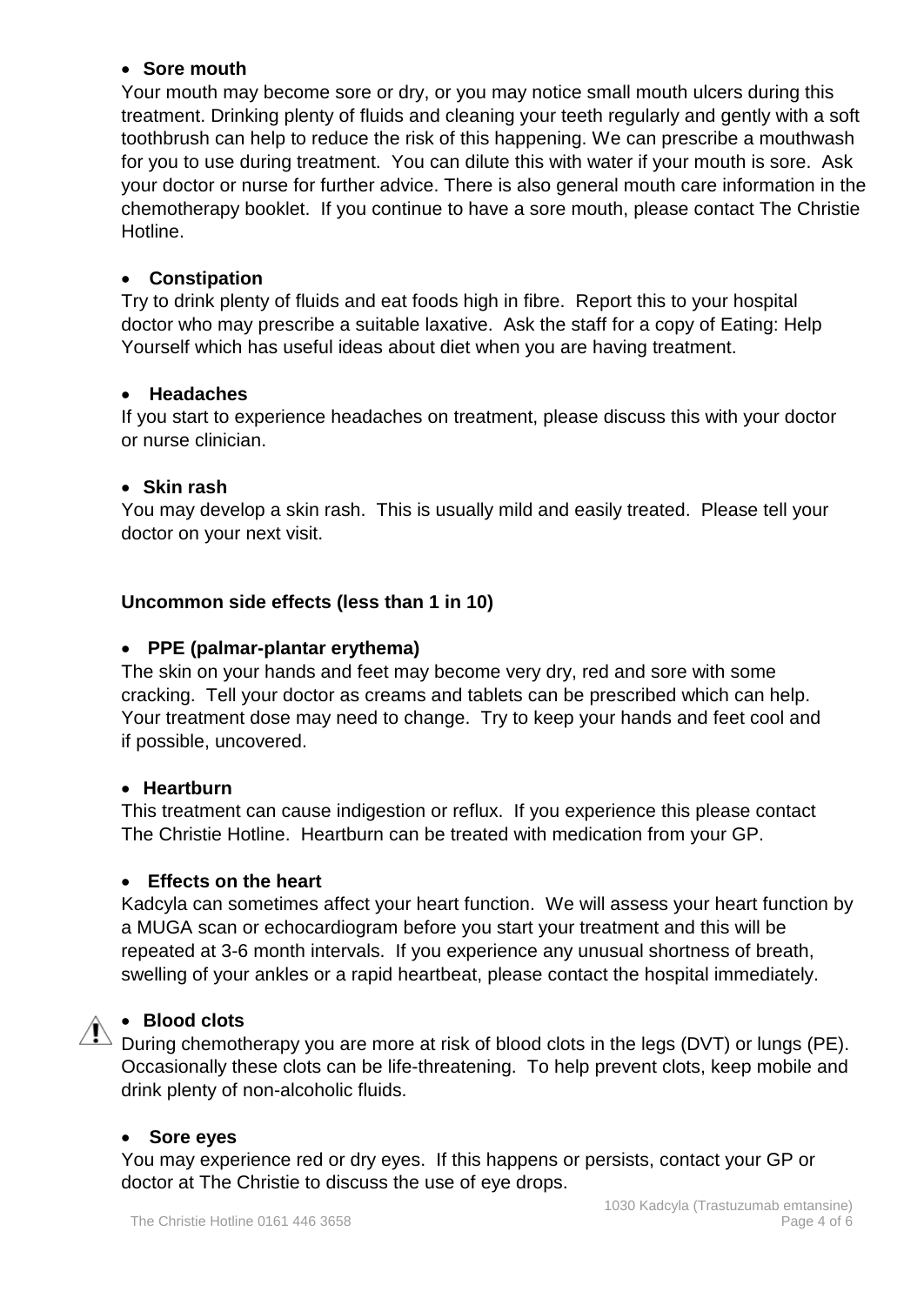#### • **Fluid retention**

This treatment can cause fluid retention, so that your hands and feet become swollen. This will be temporary but should you experience this contact your hospital doctor or nurse.

#### • **Strange taste**

This treatment can often leave a strange, metallic taste in your mouth. It can also make food seem tasteless and bland. Normal taste will usually come back after the treatment finishes. Ask the staff for dietary booklets which you may find helpful.

#### • **Changes to nails**

Your nails may become darker. White lines may appear on them. These changes grow out over a few months once the treatment has finished. Acrylic nails are not recommended.

#### • **Hair thinning**

You will not usually lose your hair with this chemotherapy but some people do have some thinning of their hair. Please remember that this is a temporary side effect and your hair will grow back normally when your treatment is completed. If you would like an appointment with the wig service, this can be arranged for you by visiting the Cancer information centre (department 7). A selection of headscarves and turbans is available from 'Headstart'.

#### **Rare side effects (less than 1 in 100)**

#### • **Pneumonitis (breathlessness)**

Some patients may experience a feeling of breathlessness, or develop a cough. If this happens please tell your doctor, or contact The Christie so that investigations and treatment can be undertaken.

#### • **Abdominal pains**

If this occurs – please contact The Christie Hotline for advice straightaway.

#### • **Infiltration**

This is when the treatment leaks outside the vein. If you develop redness, soreness or pain at the injection site **at any time** please let us know straight away.

#### **Serious and potentially life threatening side effects**

In a small proportion of patients chemotherapy can result in very severe side effects which may rarely result in death. The team caring for you will discuss the risk of these side effects with you.